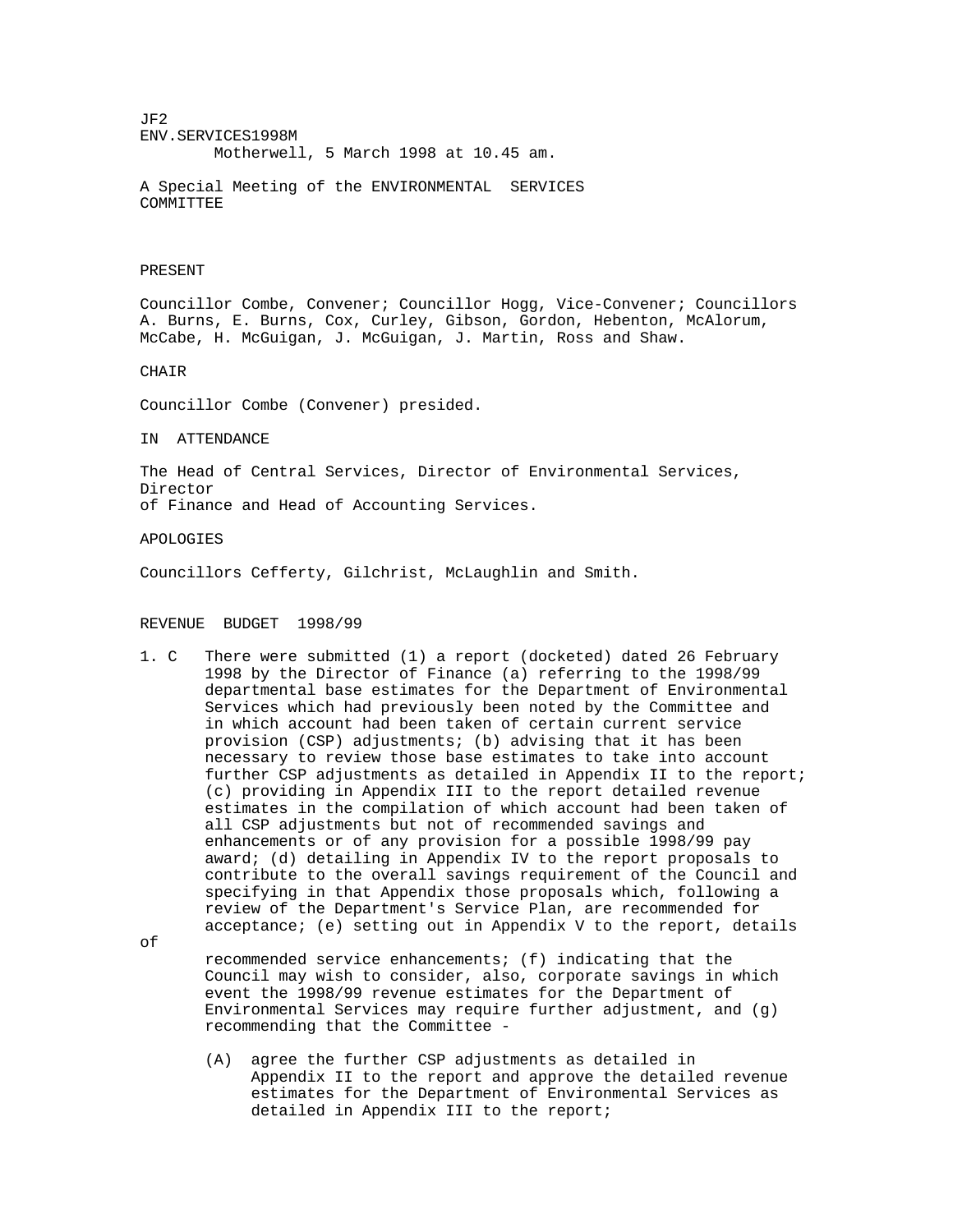- (B) approve, from the savings proposals as detailed within Appendix IV to the report, those shown therein as recommended for acceptance following review of the Department's Service Plan;
- (C) approve the recommended service enhancements as detailed in Appendix V to the report, and
- (D) note that the revenue estimates for 1998/99 may be subject to further adjustment to take account of such corporate savings as may be approved by the Council,

 and (2) a report (docketed) dated 25 February 1998 by the Director of Environmental Services referring to the proposed rationalisation of commercial waste collection and disposal services

 as outlined in Appendix IV to the report by the Director of Finance

 and detailing the proposed charges for trade waste collection and disposal services inclusive of landfill tax and the proposed charges

for commercial skip hire and uplifts.

 Councillor Combe, seconded by Councillor Hogg, moved that the Committee -

- (1) approve, for its interest, the further CSP adjustments in relation to the Department of Environmental Services as detailed in Appendix II to the report by the Director of Finance;
- (2) approve, for its interest, the detailed revenue estimates in relation to the Department of Environmental Services as detailed in Appendix III to the report by the Director of Finance;
- (3) approve, for its interest, those proposals to contribute to the Council's overall savings requirement recommended for acceptance following a review of the Service Plan for the Department of Environmental Services as detailed in Appendix IV to the report by the Director of Finance;
- (4) approve, for its interest, the recommended service enhancements as detailed in Appendix V to the report by the Director of Finance;
- (5) note that the revenue estimates for 1998/99 for the Department of Environmental Services may be subject to further adjustment to take account of any corporate savings which may be approved by the Council, and
- (6) that the Committee approve, for its interest, the proposed charges for trade waste collection and disposal services inclusive of landfill tax and commercial skip hire and uplifts.

 Councillor McAlorum, seconded by Councillor Cox, moved as an amendment that items 1 to 7 listed on the Environmental Services Departmental Savings Proposals page 11 (Appendix IV) of the